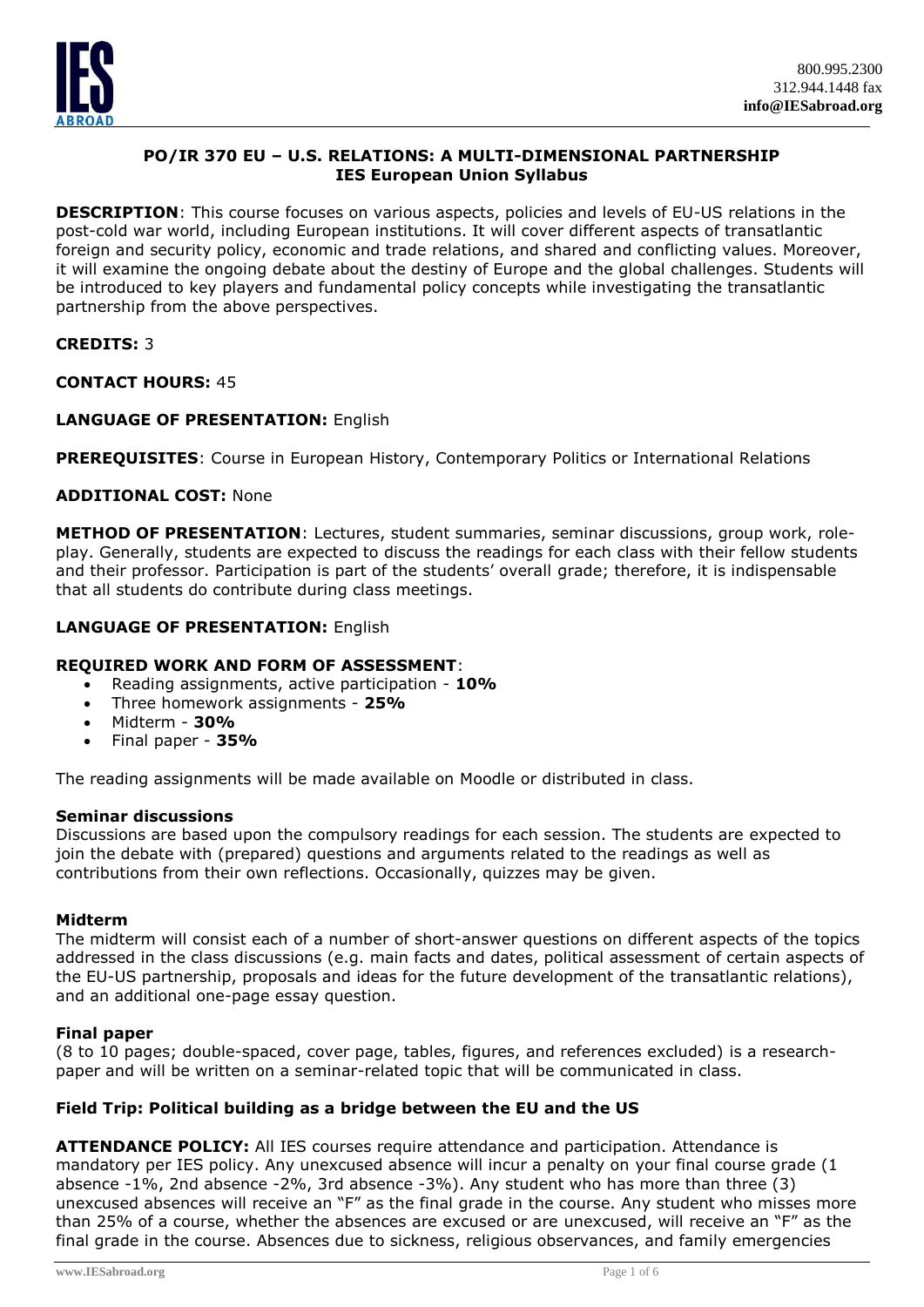

may be excusable at the discretion of the Center Director. In the case of an excused absence, it is the student's responsibility to inform the Academic Dean of the absence with an Official Excused Absence Form, as well as any other relevant documentation (e.g. a doctor's note), and to keep a record thereof. The absence form must be turned in as soon as possible before the class, in the case of a planned absence, or immediately upon return to the Center, in the case of an unplanned absence, in order for the absence to be considered excused. It is also the student's responsibility to inform the professor of the missed class. Students can collect and submit the Official Excused Absence Form from the office of the Academic Dean.

TESTS, QUIZZES, OR PRESENTATIONS MISSED DURING UNEXCUSED ABSENCES CANNOT BE MADE UP!

Cell phones are to be switched off during class.

Updated information on your course and readings can be found on the Moodle platform at https://moodle.iesabroad.org

**LEARNING OBJECTIVES:** In general, students will develop both intercultural awareness and competencies, including a fresh perspective on the students' home country, as well as a deeper understanding of the history, the political and economic processes, the security challenges and the relevance of cultural considerations in contemporary transatlantic relations.

The course aims at encouraging the participants to analyze, as members of a group and on their own, the substance, the background and the future of the complex transatlantic relationship. Their views will derive from reflections triggered by academic debate, key documents, basic facts and first-hand information.

The above objectives will be achieved through a mix of teaching and learning techniques, including classroom lectures, presentations and discussions, role-play, independent study, first-hand experience on the field trips (including personal encounters with EU officials, specialized academics, and lobbyists working within the framework of the transatlantic relationship).

# **LEARNING OUTCOMES**:

By the end of the course, students are able to:

- Identify the historical framework and operating constraints of the transatlantic relationship;
- Better understand and analyze different approaches to common transatlantic challenges;
- Evaluate the impact of shared values and differing attitudes on both sides of the Atlantic;
- Recognize the strategic importance and advantages of the partnership for both parties;
- Position the transatlantic relationship in relation to the BRICs.

## **CONTENT**

| <b>Session</b> | Content                                                                                                                                                                                    | Readings                                                                |
|----------------|--------------------------------------------------------------------------------------------------------------------------------------------------------------------------------------------|-------------------------------------------------------------------------|
|                | <b>Introduction to EU-US Relations (the</b><br>origins of the postwar development of<br>the EU-US relations, Americanization, The<br><b>Truman Doctrine and Beyond (Marshall</b><br>Plan)) |                                                                         |
|                | <b>Understanding each other: American</b><br>perceptions of Europe, European<br>perceptions of America                                                                                     | Berghahn (pp. 238-249)<br>Miller (pp. 257-262)<br>Martinelli (pp. 1-22) |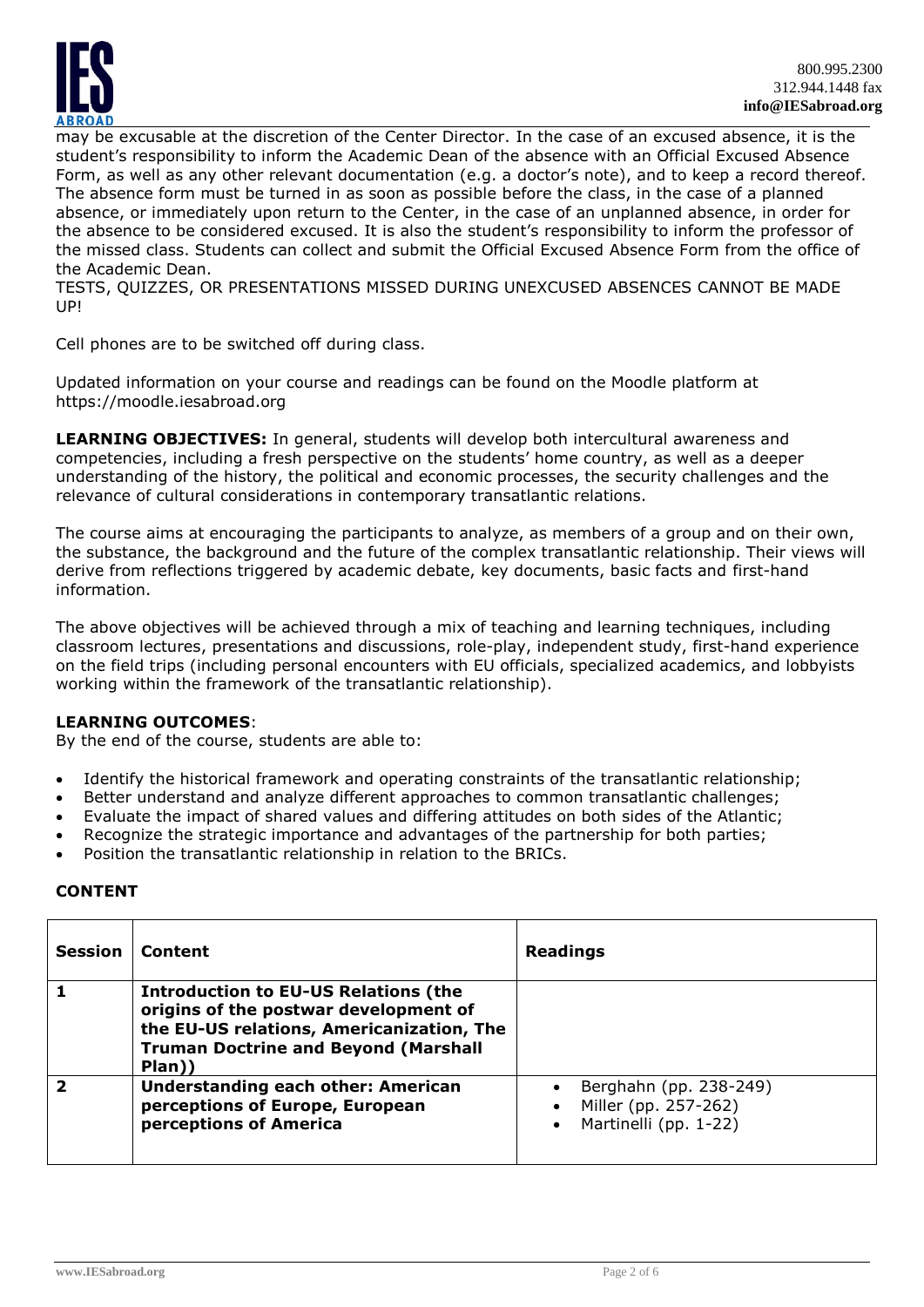

| ADNUAL<br>3             | <b>EU-US Relations in Global Affairs</b>                                               | • Luzzato Gardner (pp. 311-314)                                         |
|-------------------------|----------------------------------------------------------------------------------------|-------------------------------------------------------------------------|
|                         |                                                                                        | Betts (pp. 15-24)<br>$\bullet$                                          |
|                         |                                                                                        | Ikenberry 2017 The Plot Against                                         |
|                         |                                                                                        | American Foreign Policy; pp. 2-9                                        |
| 4                       | <b>Institutional framework for the EU-US</b>                                           | EU-U.S. Summit Joint Statement<br>$\bullet$                             |
|                         | relations                                                                              | $(pp. 1-10)$ ,                                                          |
|                         |                                                                                        | Sbragia (pp.14-28)                                                      |
| 5                       | <b>TTIP in detail</b>                                                                  | Cremona (pp. 351-362)<br>$\bullet$                                      |
|                         |                                                                                        | EU Commission, The Transatlantic                                        |
|                         |                                                                                        | Trade and Investment Partnership                                        |
|                         |                                                                                        | (TTIP)<br>TTIP explained                                                |
|                         |                                                                                        | <b>EU Commission DG Trade</b>                                           |
|                         |                                                                                        | negotiation papers                                                      |
|                         |                                                                                        | German Marshall Fund Transatlantic                                      |
|                         |                                                                                        | Trend Survey (pp. 1-62)                                                 |
| 6                       | Human Rights in the EU and the Death<br><b>Penalty in the US</b>                       | Excerpts from ECHR cases Soering v<br>the UK, Harkins and Edwards v the |
|                         |                                                                                        | UK, and Trabelsi v Belgium                                              |
|                         |                                                                                        | 'Belgium violated the ECHR by                                           |
|                         |                                                                                        | extraditing a terrorist to the USA                                      |
|                         |                                                                                        | despite an interim measure by the<br>Strasbourg Court: Trabelsi v.      |
|                         |                                                                                        | Belgium' Strasbourg Observers                                           |
| $\overline{\mathbf{z}}$ | <b>EU-U.S. Data Protection "Umbrella</b>                                               | Excerpts from ECJ's Judgment in<br>$\bullet$                            |
|                         | Agreement"                                                                             | Case C-362/14                                                           |
|                         |                                                                                        | Maximillian Schrems v Data<br><b>Protection Commissioner</b>            |
|                         | <b>Surveillance after Snowden: Rethinking</b><br>the impact of surveillance? Spying on | Preibusch(pp. 48-55), Cole (pp.                                         |
|                         | friends?                                                                               | 218-221), Spiegel online article, The                                   |
|                         |                                                                                        | Economist articles                                                      |
| 8                       | Democracy at the UN - Role of the                                                      | Teló (pp. 29-40)<br>$\bullet$                                           |
|                         | Security Council, EU's role within the UN                                              | Finizio (pp. 289-316)<br>$\bullet$<br>Katz (pp. 41-45)                  |
|                         |                                                                                        |                                                                         |
| 9                       | Mid-term exam                                                                          |                                                                         |
| 10                      | <b>Environment and ecology in the EU-US</b>                                            | Carlarne (pp. 435-482)                                                  |
|                         | relations                                                                              | The Economist article                                                   |
|                         | Paris - Climate convention? Or where is                                                |                                                                         |
|                         | this going?                                                                            |                                                                         |
| 11                      | NATO Enlargement - Between East &                                                      | Demir (pp. 1-22)<br>$\bullet$                                           |
|                         | West                                                                                   | Bugajski, Frontline Vulnerability:<br>$\bullet$                         |
|                         | <b>Ukraine Crisis, Turkey's role within NATO</b>                                       | The Strategic Case for the Western<br>Balkans (Transition Brief No. 4)  |
|                         |                                                                                        | Bogzeanu (pp.6-14), Walker                                              |
|                         |                                                                                        | The Economist article                                                   |
| 12                      | <b>NATO and Cybersecurity</b>                                                          | James Lewis, The Role of Offensive<br>$\bullet$                         |
|                         |                                                                                        | Cyber Operations in NATO's<br>Collective Defence, the Tallinn           |
|                         |                                                                                        | Papers (2015)                                                           |
|                         |                                                                                        | Patrik Maldre, Moving Toward NATO                                       |
|                         |                                                                                        | Deterrence for the Cyber Domain                                         |
| 13                      | The war in Syria, the Islamic State,                                                   | (2016) CEPA<br>Archik (pp. 1-33),<br>$\bullet$                          |
|                         | terrorism and counter-terrorism                                                        | The Economist articles                                                  |
|                         |                                                                                        |                                                                         |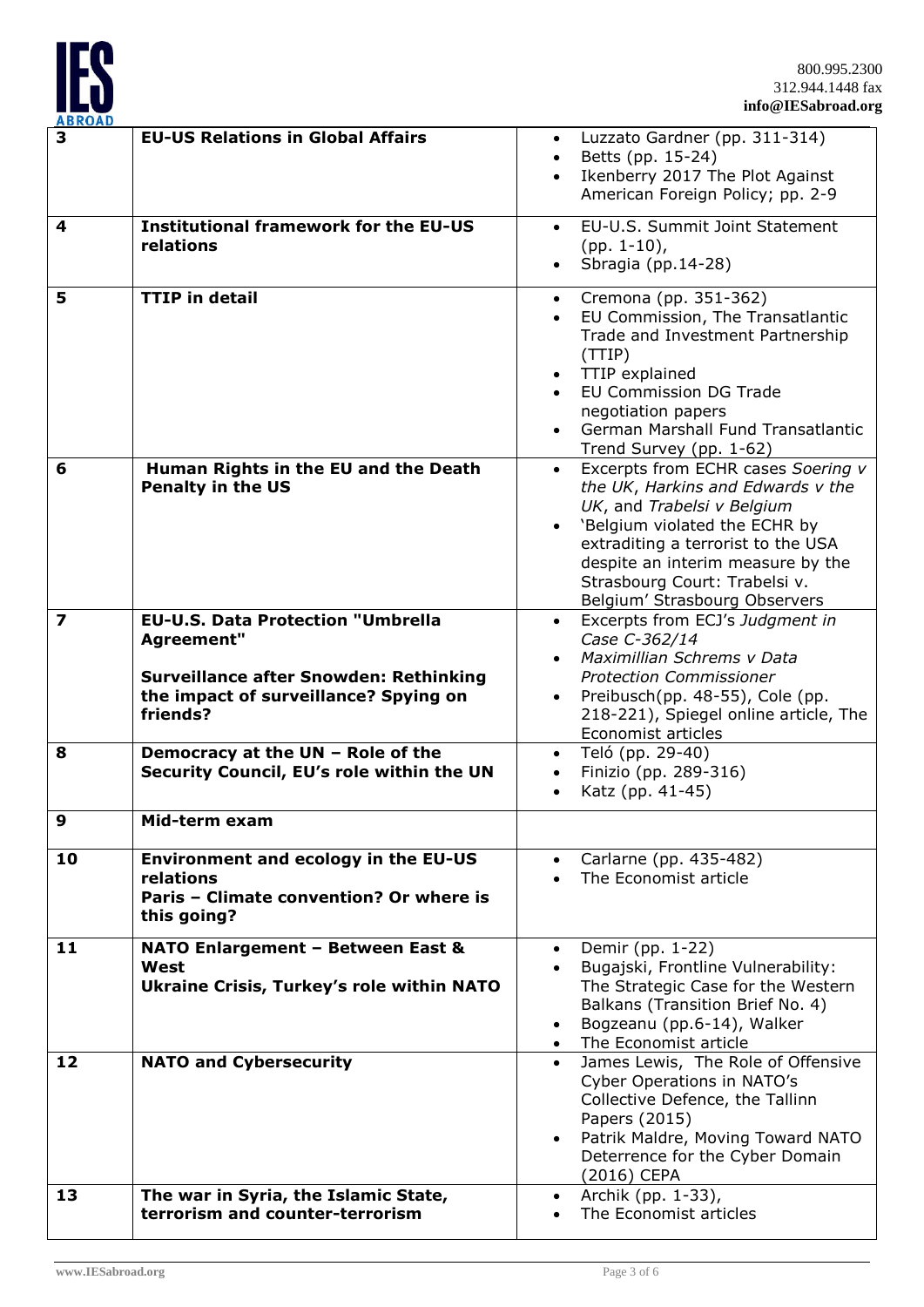

| <b>ABROAD</b> |                                                                                                                 |                                                                                                                                 |
|---------------|-----------------------------------------------------------------------------------------------------------------|---------------------------------------------------------------------------------------------------------------------------------|
| 14            | Challenging immigration - EU vs.US<br><b>Humanitarian protection</b>                                            | Fargues (pp.1-30), The Economist<br>articles                                                                                    |
| 15            | The role of the Euro in the international<br>monetary area, Eurozone stability and<br>growth, Greek bank crisis | Terzi (pp. 288-303), Rossi(pp. 266-<br>287), The Economist articles                                                             |
| 16            | From Obama to Trump - The US<br>Presidency in the light of EU-US relations                                      | Applebaum (pp. 27-44)<br>Jaffe<br>The Economist articles                                                                        |
| 17            | <b>Populism and Far right nationalism</b><br>growing - relevance for EU-US relations                            | Yascha Mounk, Pitchfork Politics,<br>Foreign Affairs (2014)<br>Cas Mudde, The Problem with<br>Populism, The Guardian (Feb 2015) |
| 18            | <b>Conclusions, Questions, wrap-up</b>                                                                          |                                                                                                                                 |
| 21            | Final paper due                                                                                                 |                                                                                                                                 |

## **Required Readings:**

- Applebaum, Anne (2015): Obama and Europe. Missed signals, renewed commitments, In Foreign Affairs September/October 2015, pp. 27-44.
- Archick, Kristin (2014): US-EU Cooperation Against Terrorism, Congressional Research Service, pp. 1-33.
- Berghahn, Volker R. (2005): Awkward Relations. American Perceptions of Europe, European Perceptions of America. In Alexander Stephan, Ed.: Americanization and Anti-Americanism: The German encounter with American culture after 1945, pp. 238-249.
- Betts, Richard K. (2014): Pick Your Battles. Ending America's era of permanent war, in Foreign Affairs November/December 2014, pp. 15-24.
- Bogzeanu, Cristina (2013): Implications of the transition toward multipolarity on NATO EU relation, in Strategic Impact, issue: 3 / 2013, pp. 6-14.
- Carlarne, Cinnamon (2010): Climate Change Policies an Ocean Apart: EU & US Climate Change Policies Compared, in Pennsylvania State Environmental Law Review, Vol. 14, No. 3, pp. 435-482.
- Cole, David (2015): Privacy 2.0: Surveillance in the Digital State. In Nation 4/6/2015 Vol. 300 Issue 14, pp. 218-221.
- Cremona, Marise (2015): Negotiating the Transatlantic Trade and Investment Partnership (TTIP), in Common Market Law Review, Vol. 52, Issue 2 (April 2015), pp. 351-362.
- Demir, Sertif (2015): Is end of a dream? Reassessing the NATO enlargement policy toward the Black Sea and Caucasus Regions, in Journal of Black Sea Studies, Vol. 12 Issue 46, pp. 1-22.
- EU-US Summit Joint Statement, 26 March 2014, pp. 1-10.
- Fargues, Philippe, Demetrios G. Papademetriou, Giambattista Salinari and Madelein Sumption (2011): Shared challenges and opportunities for EU and US immigration policymaker, pp. 1- 30.
- Finizio, Giovanni (2013): The Security Council reform as a "sustainable process". The Role of the European Union, In Giovanni Finizio and Ernesto Gallo (Eds.): Democracy at the United Nations. UN Reform in the Age of Globalisation, pp. 289-316.
- German Marshall Fund: Transatlantic Trends 2014 [http://trends.gmfus.org/files/2012/09/Trends\\_2014\\_complete.pdf](http://trends.gmfus.org/files/2012/09/Trends_2014_complete.pdf)
- German Federal Ministry of Economic and Technology (2013): Dimensions and effects of a Transatlantic Free Trade Agreement between the EU and USA.
- Herrera Temesio, Ifigenie (2015): Does the Transatlantic Trade and Investment Partnership agreement violate the fundamental principles of the World Trade Organization?, In Freilaw 3/2015, pp. 123-127.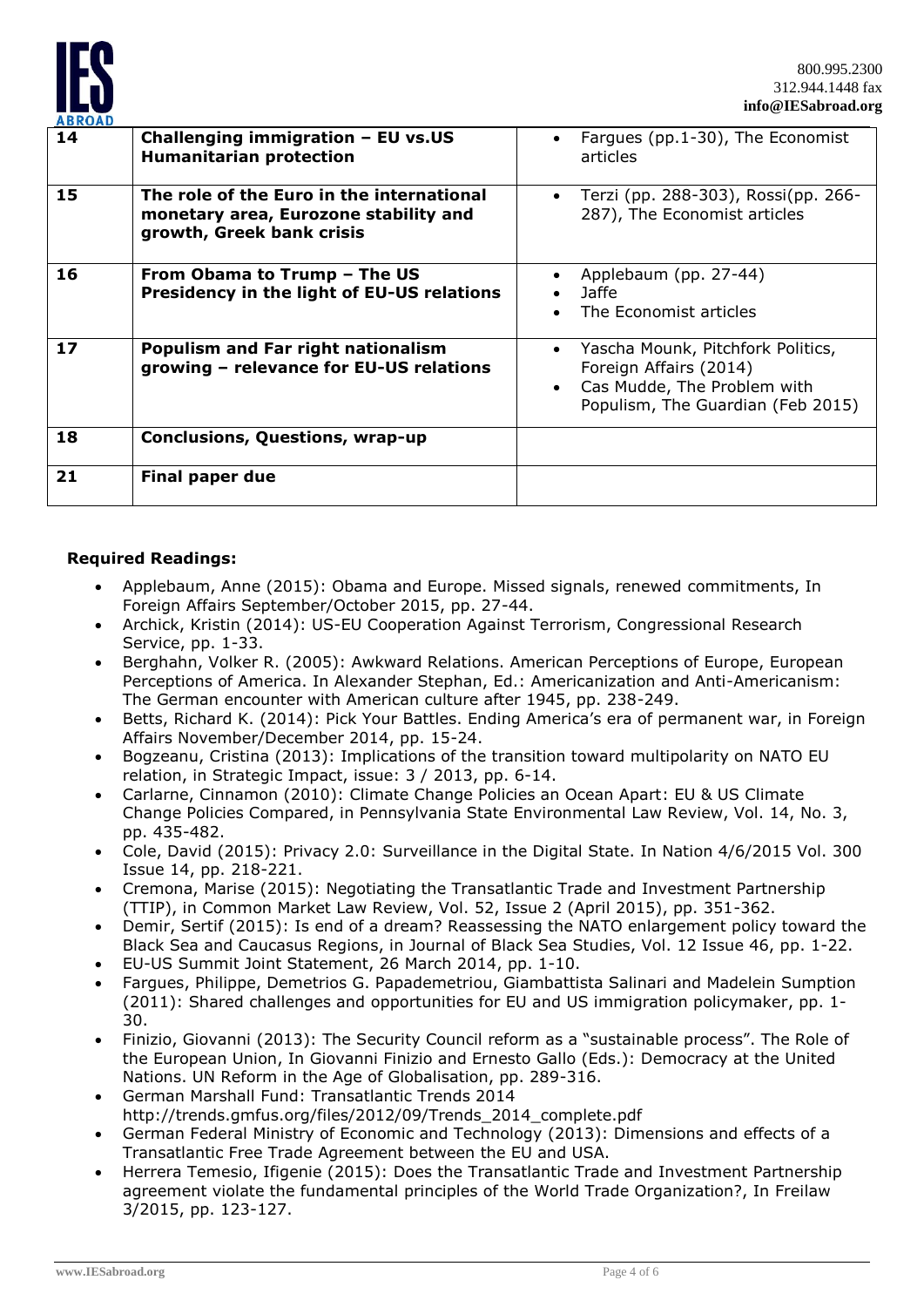

- Jaffe, Greg (2015): Merkel seen as key to Obama's success at G-7, The Washington Post June 7.
- Katz, Jonathan M. (2015): The Secretary-General in his labyrinth, In New Republic March/April 2015, pp. 41-45.
- Keilberth, Mirco, Juliane von Mittelstaedt and Christoph Reuter (2014): The 'Caliphate's' Colonies: Islamic State's Gradual Expansion into North Africa. Spiegel November 2014.
- [http://www.spiegel.de/international/world/islamic-state-expanding-into-north-africa-a-](http://www.spiegel.de/international/world/islamic-state-expanding-into-north-africa-a-1003525.html)[1003525.html](http://www.spiegel.de/international/world/islamic-state-expanding-into-north-africa-a-1003525.html)
- Luzzato Gardner, Anthony (2015): A vital Partnership: US-EU relations are increasingly significant in global affairs, in European Foreign Affairs Review, October 2015, Vol. 20 Issue 3, pp. 311-314.
- Martinelli, Alberto (2007): The political democracies of the United States and the European Union, Working Paper 1/07 Dipartimento di Studi Sociali e Polici Universitá degli Studi die Milano.
- Miller, Bowman H. (2005): Germans and Americans: Understanding and Managing Change, In Alexander Stephan, Ed.: Americanization and Anti-Americanism: The German encounter with American culture after 1945, pp. 257-262.
- Oğuzlu, Tarık (2013): Making sense of Turkey's rising power status: What does Turkey's approach within NATO tell us? In Turkish Studies, December 2013, Vol. 14 Issue 4, pp. 774- 796.
- Preibusch, Sören (2015): Privacy Behaviors After Snowden, In Communications of the ACM, Vol. 58 No. 5, pp. 48-55.
- <http://cacm.acm.org/magazines/2015/5/186025-privacy-behaviors-after-snowden/fulltext>
- Rossi, Sergio (2007): The role of the Euro in the international monetary arena: present and prospects, in Jörg Bibow and Andrea Terzi (Eds.) Euroland and the World Economy, pp. 266- 287.
- Sbragia, Alberta M. (2010): Intergovernmental relations or multi-level governance? Transatlantic comparisons and reflections, in Edoardo Ongaro Ed.: Governance and Intergovernmental Relations in the European Union and the United States, pp. 14-28.
- Teló, Mario (2013): A world of regions? New regionalism as a response to Globalisation and the decline of the US Hegemony, In Giovanni Finizio and Ernesto Gallo (Eds.): Democracy at the United Nations. UN Reform in the Age of Globalisation, pp. 29-40.
- Terzi, Andrea (2007): International payments imbalances and the prospective role of the Euro, in Jörg Bibow and Andrea Terzi (Eds.) Euroland and the World Economy, pp. 288-303.
- The European Commission (2015): The Transatlantic Trade and Investment Partnership (TTIP)
- Walker, Edward W. (2015): Between East & West: NATO Enlargement & the geopolitics of the Ukraine Crisis, in E-International Relations, April 2015
- [http://www.e-ir.info/2015/04/13/between-east-west-nato-enlargement-the-geopolitics-of-the](http://www.e-ir.info/2015/04/13/between-east-west-nato-enlargement-the-geopolitics-of-the-ukraine-crisis/)[ukraine-crisis/](http://www.e-ir.info/2015/04/13/between-east-west-nato-enlargement-the-geopolitics-of-the-ukraine-crisis/)

# **Recommended readings**

- Archick, Kristin (2015): The European Union: Questions and Answers.
- <http://www.euintheus.org/what-we-do/how-eu-us-relations-work/>
- Cline, William R. (2014): Managing the Euro Area Debt Crisis, pp. 183-200.
- Edward Snowden on surveillance:<https://www.youtube.com/watch?v=64xBtImXfmM>
- Edward Snowden interview: [https://www.youtube.com/watch?v=L\\_amBkYx\\_Fk](https://www.youtube.com/watch?v=L_amBkYx_Fk)
- Free Exchange. Forgive and remember, In The Economist June 20th 2015.
- Hill, Steven (2010) Will Europe Survive? In Europe's Promise pp. 301-353.
- Koch, Svea (2015): A typology of political conditionality beyond aid: conceptual horizons based on lessons from the European Union, in World Development Vol. 75, pp. 97-108.
- Mix, Derek E.: The United States and Europe: Current Issues, February 3, 2015.
- The Economist
- Voigt, Karsten D.: Crisis or Cooperation? The Transatlantic Relationship at a Watershed. In Alexander Stephan, Ed.: Americanization and Anti-Americanism: The German encounter with American culture after 1945, pp. 253-256.